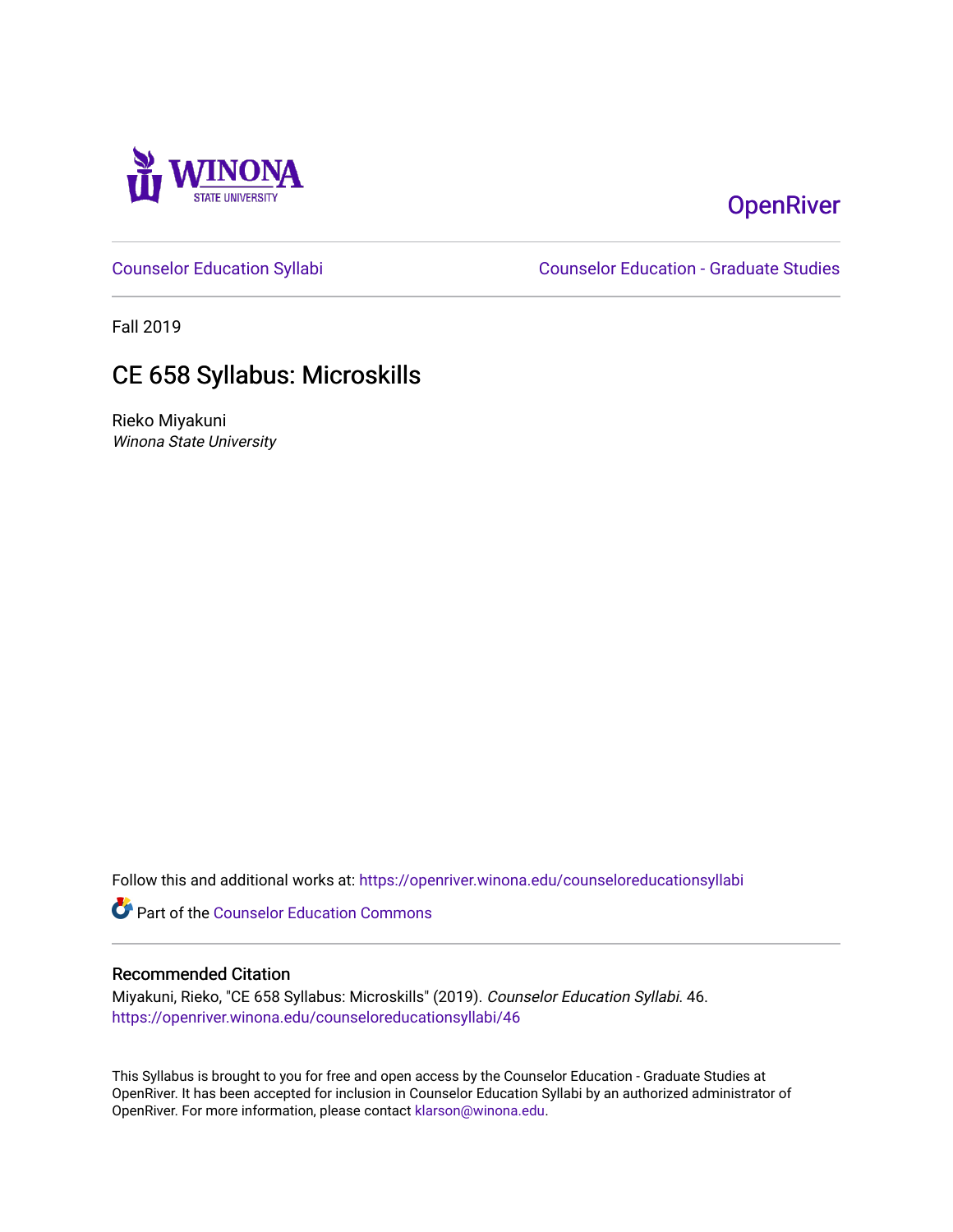## **Winona State University College of Education**

**Counselor Education Department CE 658 Microskills Fall 2019 343 Helble Hall 317 Broadway Bldg, Rochester**

**Rieko Miyakuni, Ed.D. Counselor Education Department 348 Helble Hall 507-457-5352 rieko.miyakuni@winona.edu Office Hours: Tuesdays, 11:00-3:00, Thursdays, 11:00-5:00 and other times by appointment** 

Catalog Description

This is a practice course that provides a systematic approach to developing basic counseling skills. Students will have the opportunity to practice microskills (e.g., rapport building, attending, paraphrasing, reflecting feeling and meaning, interpretation, modeling, role playing, etc.) on a weekly basis. This course is Pass (P)/No Credit (NC) only.

### **Textbook**

Ivey, A. & Ivey, M. B. (2013). Intentional interviewing and counseling: Facilitating client development in a multicultural society  $(8<sup>th</sup>$  ed.). Pacific Grove, CA: Brooks/Cole Publishing Company. ISBN-13: 978-1285065359

### **Basic Instruction Plan**

Lecture Applied experiential learning activities in the classroom Basic skills tapes, skill integration videotape and all transcripts Group work

### **Course Requirements**

Transcripts (14) must earn "P" grade (each tape is graded as "passing" with the minimum of 3 points (out of 5)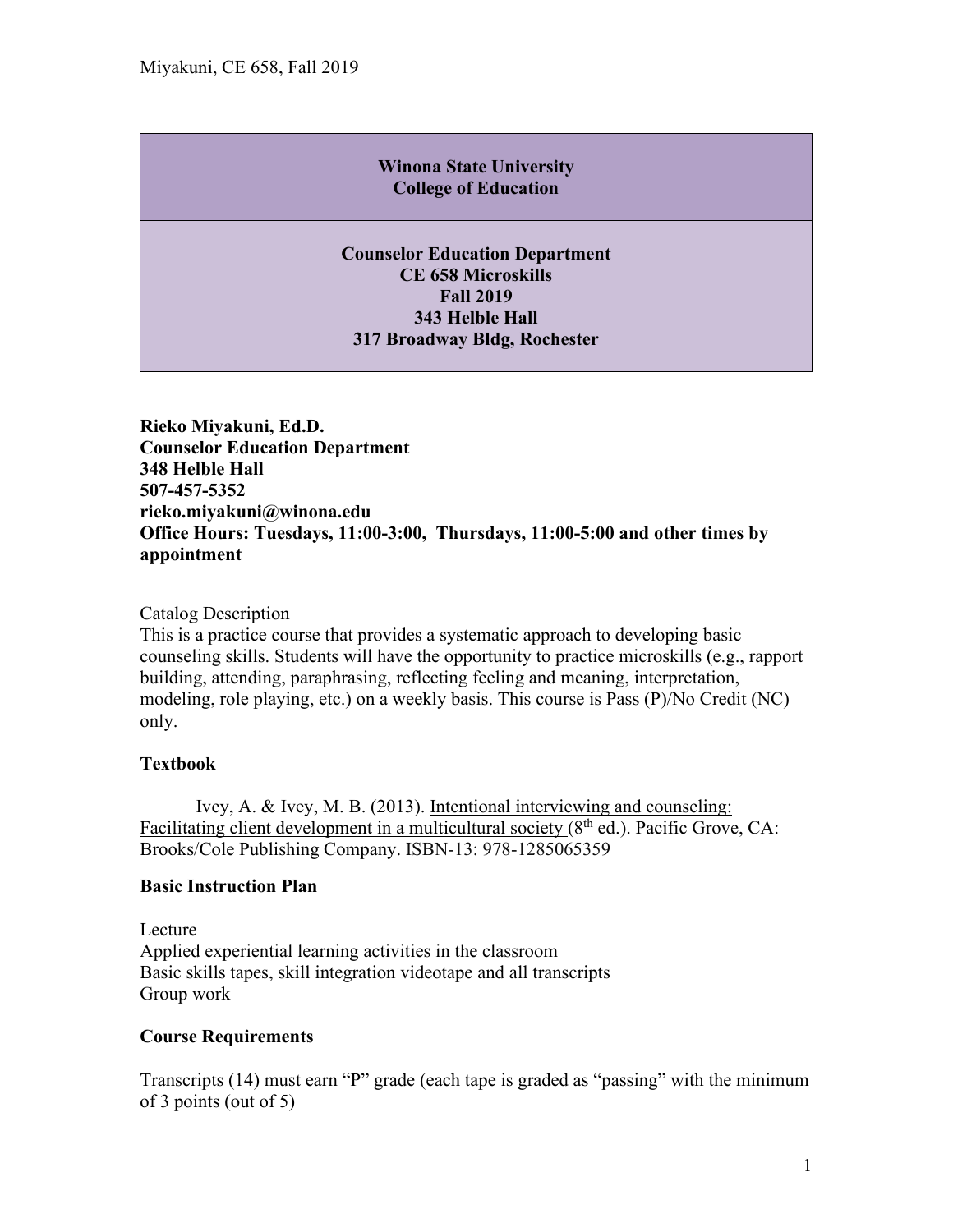Wellness Plan Project must earn a "P" grade (assignment earns 5 points) Total of 47 points required to pass CE 658.

Students must:

1. Read all assigned materials prior to coming to class.

2. Actively participate in classroom exercises and assignments.

3. Complete audio taped demonstration of counseling skills and techniques during each class.

4. Turn in full transcript of session on time via D2L drop box

5. Achieve a "P" for each taped sessions. If a "NC" grade is given on a tape, the student will conduct another session with an outside partner (someone with whom you can practice skills) and turn in a transcript of that session within a week. 6. Develop a Wellness Plan to engage in for the term and write a Final Wellness Summary at the end of the semester.

### Grading:

A grade of P (pass) will be awarded to students who successfully complete all course requirements and satisfactorily demonstrate the knowledge and skills associated with the microskills training program. A grade of NC (no credit) will be assigned to students who do not meet the course requirements stated above (who do not receive a "P" on every transcript after two attempts per transcript and/or who do not have mostly ratings of 4 and 5 on the Microskills Evaluation Form by the end of the term.)

#### Attendance:

Since this is a skill building course, attendance and participation at all class sessions are required. Should an emergency arise it is the student's responsibility to contact the professor prior to the missed class about getting approval for one absence. If more than one absence is necessary, the student should drop the class.

### Late Work:

Late work will not be accepted. All transcripts must be submitted to the D2L dropbox by 12pm (Noon) of each due date.

### **Statement of the Major Topics and Subtopics**

To apply basic and advanced counseling techniques in a structured learning environment

To develop a self-awareness of abilities, behaviors, values, and attitudes and how they impact on performance in counseling

To help students acquire proficiency and gain confidence by applying theoretical knowledge in a helping relationship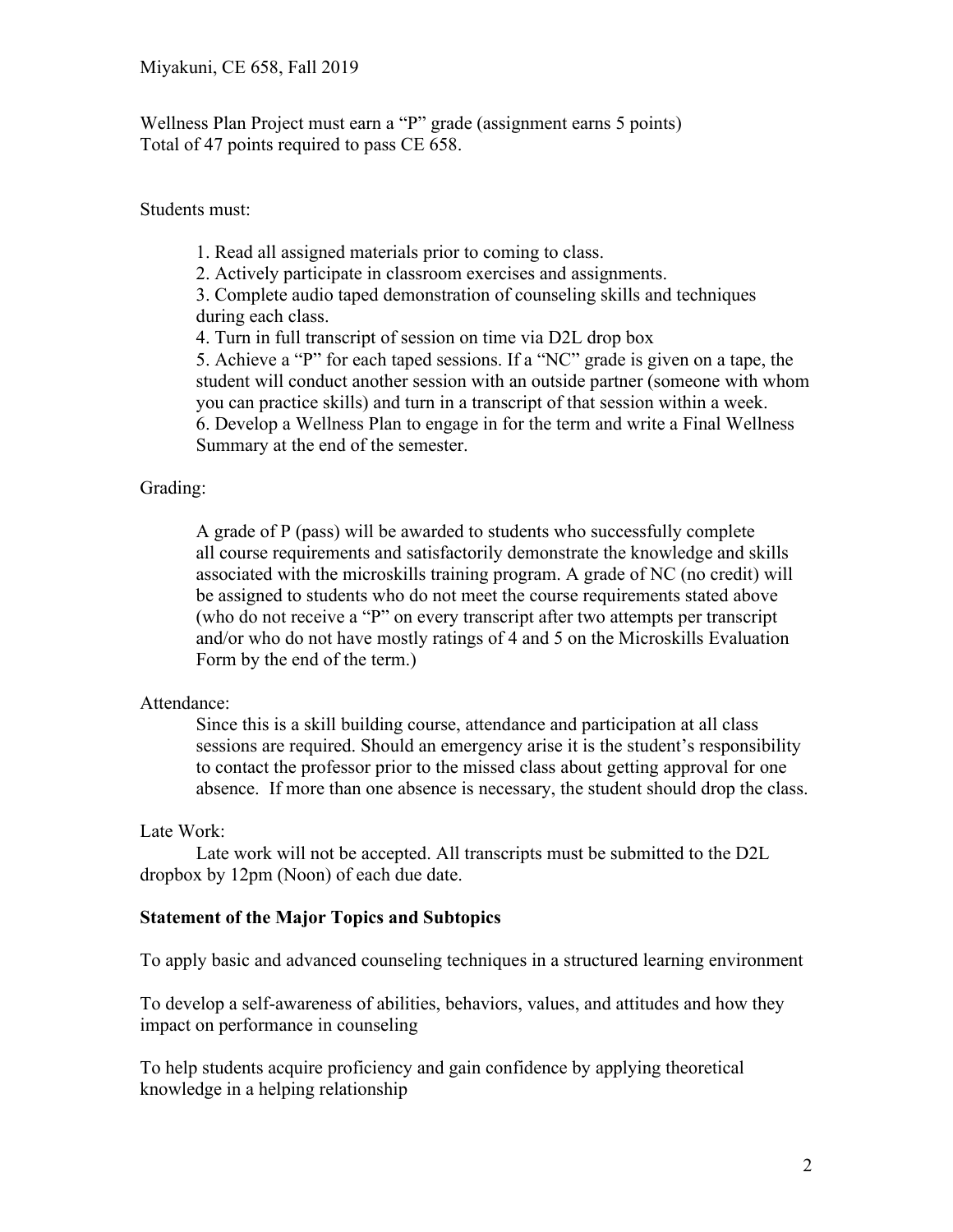To learn the basic difference between interviewing and counseling

To become intentional in the selection and use of basic and advanced helping skills

To learn to critique the work of self and others in a constructive manner

To develop an understanding of diversity of clients and how to apply basic helping skills in a culturally rich society

### **COUNCIL FOR ACCREDITATION OF COUNSELING AND RELATED EDUCATIONAL PROGRAMS (CACREP) RELATED STANDARDS:**

K.1.b. professional roles, functions, and relationships with other human service providers;

- K.1.h. ethical standards of ACA and related entities, and applications of ethical and legal considerations in professional counseling;
- K.2.a. multicultural and pluralistic trends, including characteristics and concerns between

and within diverse groups nationally and internationally;

K.2.b. attitudes, beliefs, understandings, and acculturative experiences, including specific

experiential learning activities;

- K.5.a. counselor and consultant characteristics and behaviors that influence helping processes including age, gender, and ethnic differences, verbal and nonverbal behaviors and personal characteristics orientations, and skills;
- K.5.b. an understanding of essential interviewing and counseling skills so that the student

 is able to develop a therapeutic relationship, establish appropriate counseling goals,

 design intervention strategies, evaluate client outcome, and successfully terminate the counselor-client relationship. Studies will also facilitate student self-

 awareness so that the counselor-client relationship is therapeutic and the counselor maintains appropriate professional boundaries;

K.5.g. ethical and legal considerations.

| <b>2009 CACREP STANDARDS</b>             |                                                       |                                                                                                    | <b>LOCATION OF EVALUATION</b>                        |                                               |
|------------------------------------------|-------------------------------------------------------|----------------------------------------------------------------------------------------------------|------------------------------------------------------|-----------------------------------------------|
| <b>CLINICAL MENTAL HEALTH COUNSELING</b> | <b>Textbooks</b><br>, lecture,<br>group<br>discussion | <b>Informed</b><br>consent.<br>counseling<br>practice,<br>recording<br>review,<br>presentatio<br>n | <b>Wellness</b><br>assignment.<br>Pre-<br>Assessment | Wellness<br>assignment<br>Post-<br>Assessment |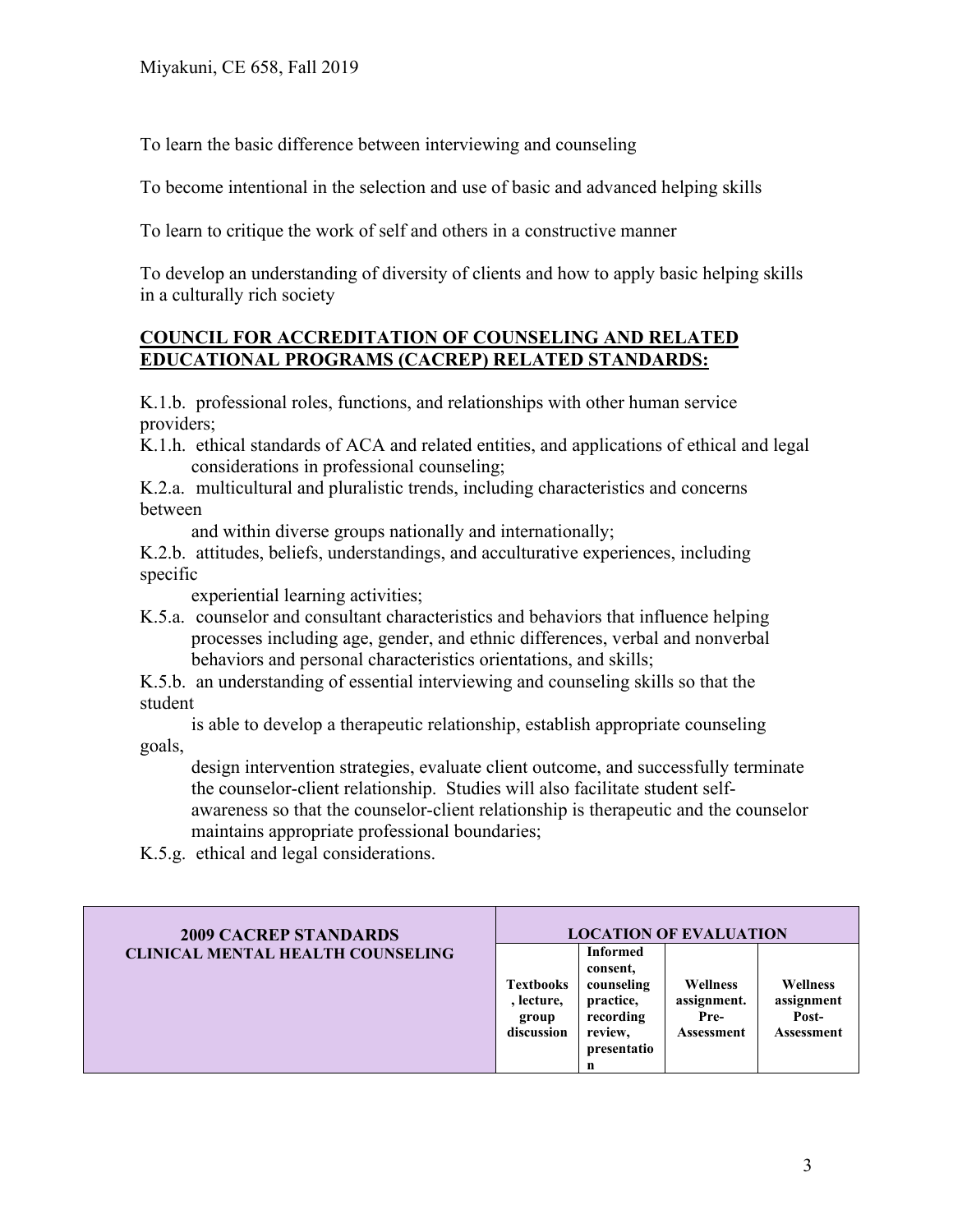| <b>FOUNDATION</b>                                                                                                                                                                                                                               |                  |   |   |   |
|-------------------------------------------------------------------------------------------------------------------------------------------------------------------------------------------------------------------------------------------------|------------------|---|---|---|
| A. Knowledge                                                                                                                                                                                                                                    |                  |   |   |   |
| A1. Understands the history, philosophy, and trends in clinical<br>mental health counseling.                                                                                                                                                    | X                |   |   |   |
| A2. Understands ethical and legal considerations specifically<br>related to the practice of clinical mental health counseling.                                                                                                                  | X                | X |   |   |
| A3. Understands the roles and functions of clinical mental<br>health counselors in various practice settings and the<br>importance of relationships between counselors and other<br>professionals, including interdisciplinary treatment teams. | X                |   |   |   |
| A4. Knows the professional organizations, preparation<br>standards, and credentials relevant to the practice of clinical<br>mental health counseling.                                                                                           | X                |   |   |   |
| A5. Understands a variety of models and theories related to<br>clinical mental health counseling, including the methods,<br>models, and principles of clinical supervision.                                                                     | X                |   |   |   |
| A6. Recognizes the potential for substance use disorders to<br>mimic and coexist with a variety of medical and psychological<br>disorders.                                                                                                      | X                | X | X | X |
| <b>B. Skills and Practices</b>                                                                                                                                                                                                                  |                  |   |   |   |
| B1. Demonstrates the ability to apply and adhere to ethical and<br>legal standards in clinical mental health counseling.                                                                                                                        |                  |   |   |   |
| B2. Applies knowledge of public mental health policy,<br>financing, and regulatory processes to improve service                                                                                                                                 | X                |   |   |   |
| delivery opportunities in clinical mental health<br>counseling.                                                                                                                                                                                 |                  |   |   |   |
| <b>COUNSELING, PREVENTION, AND</b><br><b>INTERVENTION</b><br><b>C. Knowledge</b>                                                                                                                                                                |                  |   |   |   |
| C1. Describes the principles of mental health, including<br>prevention, intervention, consultation, education, and<br>advocacy, as well as the operation of programs and networks<br>that promote mental health in a multicultural society.     | $\boldsymbol{X}$ |   |   |   |
| C3. Knows the models, methods, and principles of program<br>development and service delivery (e.g., support groups, peer<br>facilitation training, parent education, self-help).                                                                | X                |   |   |   |
| C8. Recognizes the importance of family, social networks, and<br>community systems in the treatment of mental and emotional<br>disorders.                                                                                                       |                  |   | X | X |
| C9. Understands professional issues relevant to the practice of<br>clinical mental health counseling.                                                                                                                                           | X                | X | X | X |
| <b>D. Skills and Practices</b>                                                                                                                                                                                                                  |                  |   |   |   |
| D1. Uses the principles and practices of diagnosis,<br>treatment, referral, and prevention of mental and<br>emotional disorders to initiate, maintain, and terminate<br>counseling.                                                             | X                | X |   |   |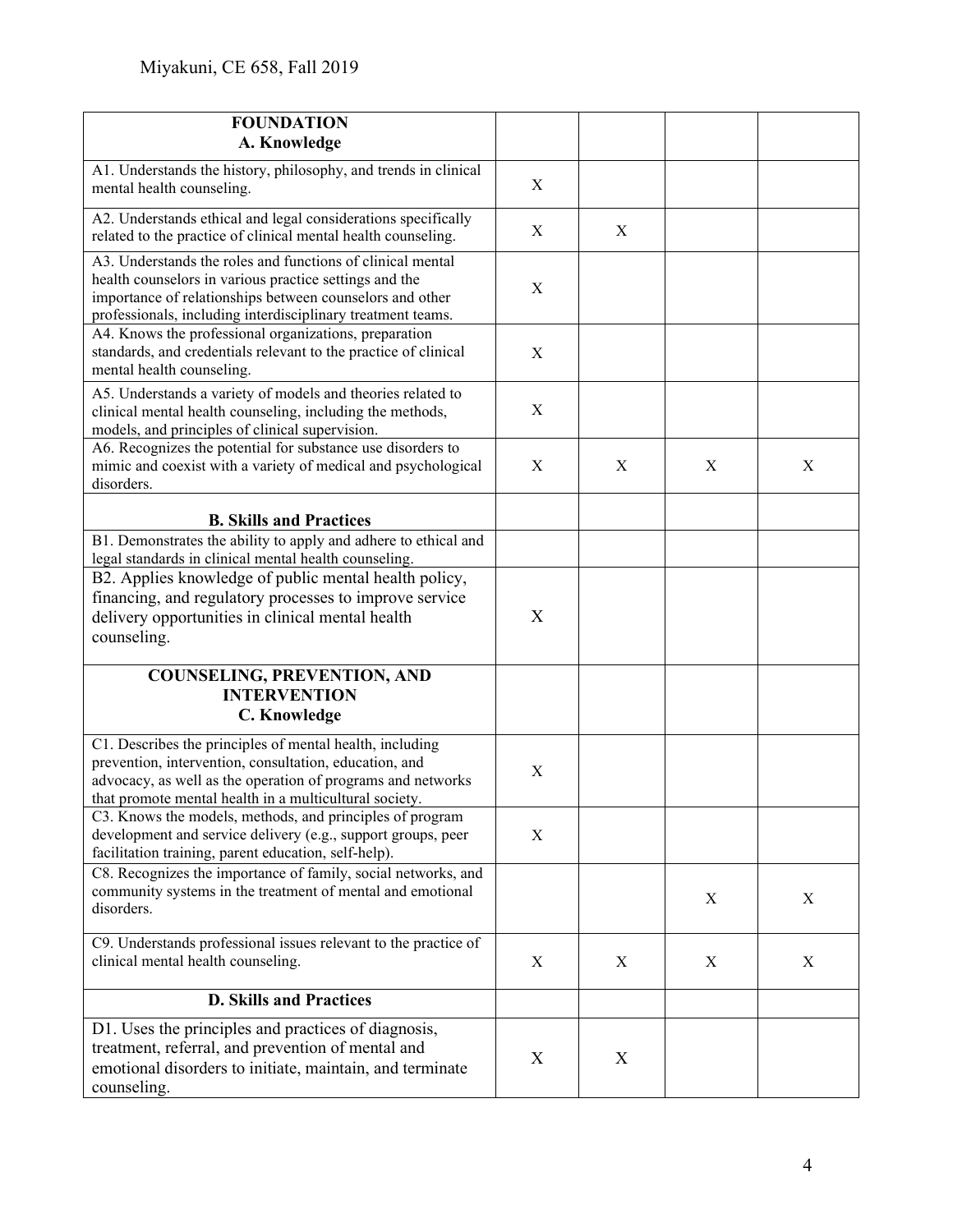| D2. Applies multicultural competencies to clinical mental<br>health counseling involving case conceptualization, diagnosis,<br>treatment, referral, and prevention of mental and emotional | X          | X                      |                               |                   |
|--------------------------------------------------------------------------------------------------------------------------------------------------------------------------------------------|------------|------------------------|-------------------------------|-------------------|
| disorders.<br>D3. Promotes optimal human development, wellness, and<br>mental health through prevention, education, and                                                                    | X          |                        |                               |                   |
| advocacy activities.                                                                                                                                                                       |            |                        |                               |                   |
| D5. Demonstrates appropriate use of culturally responsive                                                                                                                                  |            |                        |                               |                   |
| individual, couple, family, group, and systems modalities for                                                                                                                              |            |                        |                               |                   |
| initiating, maintaining, and terminating counseling.                                                                                                                                       |            |                        |                               |                   |
| D9. Demonstrates the ability to recognize his or her own                                                                                                                                   |            |                        |                               |                   |
| limitations as a clinical mental health counselor and to seek                                                                                                                              | X          | X                      |                               |                   |
| supervision or refer clients when appropriate.                                                                                                                                             |            |                        |                               |                   |
| <b>DIVERSITY AND ADVOCACY</b>                                                                                                                                                              |            |                        |                               |                   |
| E. Knowledge                                                                                                                                                                               |            |                        |                               |                   |
|                                                                                                                                                                                            |            |                        |                               |                   |
| E1. Understands how living in a multicultural society affects                                                                                                                              |            |                        |                               |                   |
| clients who are seeking clinical mental health counseling                                                                                                                                  | X          | X                      |                               |                   |
| services.                                                                                                                                                                                  |            |                        |                               |                   |
| E2. Understands the effects of racism, discrimination, sexism,                                                                                                                             |            |                        |                               |                   |
| power, privilege, and oppression on one's own life and career                                                                                                                              | X          | X                      |                               |                   |
| and those of the client.                                                                                                                                                                   |            |                        |                               |                   |
| E3. Understands current literature that outlines theories,                                                                                                                                 |            |                        |                               |                   |
| approaches, strategies, and techniques shown to be effective                                                                                                                               |            |                        |                               |                   |
| when working with specific populations of clients with mental                                                                                                                              | X          |                        |                               |                   |
| and emotional disorders.                                                                                                                                                                   |            |                        |                               |                   |
| E5. Understands the implications of concepts such as                                                                                                                                       |            |                        |                               |                   |
| internalized oppression and institutional racism, as well as the                                                                                                                           |            |                        |                               |                   |
| historical and current political climate regarding immigration,                                                                                                                            | X          |                        |                               |                   |
| poverty, and welfare.                                                                                                                                                                      |            |                        |                               |                   |
| <b>F. Skills and Practices</b>                                                                                                                                                             |            |                        |                               |                   |
| F3. Demonstrates the ability to modify counseling                                                                                                                                          |            |                        |                               |                   |
| systems, theories, techniques, and interventions to make                                                                                                                                   | X          | X                      |                               |                   |
| them culturally appropriate for diverse populations.                                                                                                                                       |            |                        |                               |                   |
| <b>RESEARCH AND EVALUATION</b>                                                                                                                                                             |            |                        |                               |                   |
|                                                                                                                                                                                            |            |                        |                               |                   |
| I. Knowledge                                                                                                                                                                               |            |                        |                               |                   |
| I1. Understands how to critically evaluate research relevant to                                                                                                                            |            |                        |                               |                   |
| the practice of clinical mental health counseling.                                                                                                                                         |            |                        |                               |                   |
|                                                                                                                                                                                            |            |                        |                               |                   |
| I3. Knows evidence-based treatments and basic strategies for                                                                                                                               |            |                        |                               |                   |
| evaluating counseling outcomes in clinical mental health                                                                                                                                   | X          |                        |                               |                   |
| counseling.                                                                                                                                                                                |            |                        |                               |                   |
| <b>J. Skills and Practices</b>                                                                                                                                                             |            |                        |                               |                   |
| J1. Applies relevant research findings to inform the                                                                                                                                       |            |                        |                               |                   |
| practice of clinical mental health counseling.                                                                                                                                             | X          | X                      |                               |                   |
|                                                                                                                                                                                            |            |                        |                               |                   |
| <b>2009 CACREP STANDARDS</b>                                                                                                                                                               |            |                        | <b>LOCATION OF EVALUATION</b> |                   |
| <b>School Counseling</b>                                                                                                                                                                   |            | <b>Informed</b>        |                               |                   |
|                                                                                                                                                                                            | Textbooks  | consent,               | Wellness                      | <b>Wellness</b>   |
|                                                                                                                                                                                            | , lecture, | counseling             | assignment.                   | assignment        |
|                                                                                                                                                                                            | group      | practice,              | Pre-                          | Post-             |
|                                                                                                                                                                                            | discussion | recording              | <b>Assessment</b>             | <b>Assessment</b> |
|                                                                                                                                                                                            |            | review,<br>presentatio |                               |                   |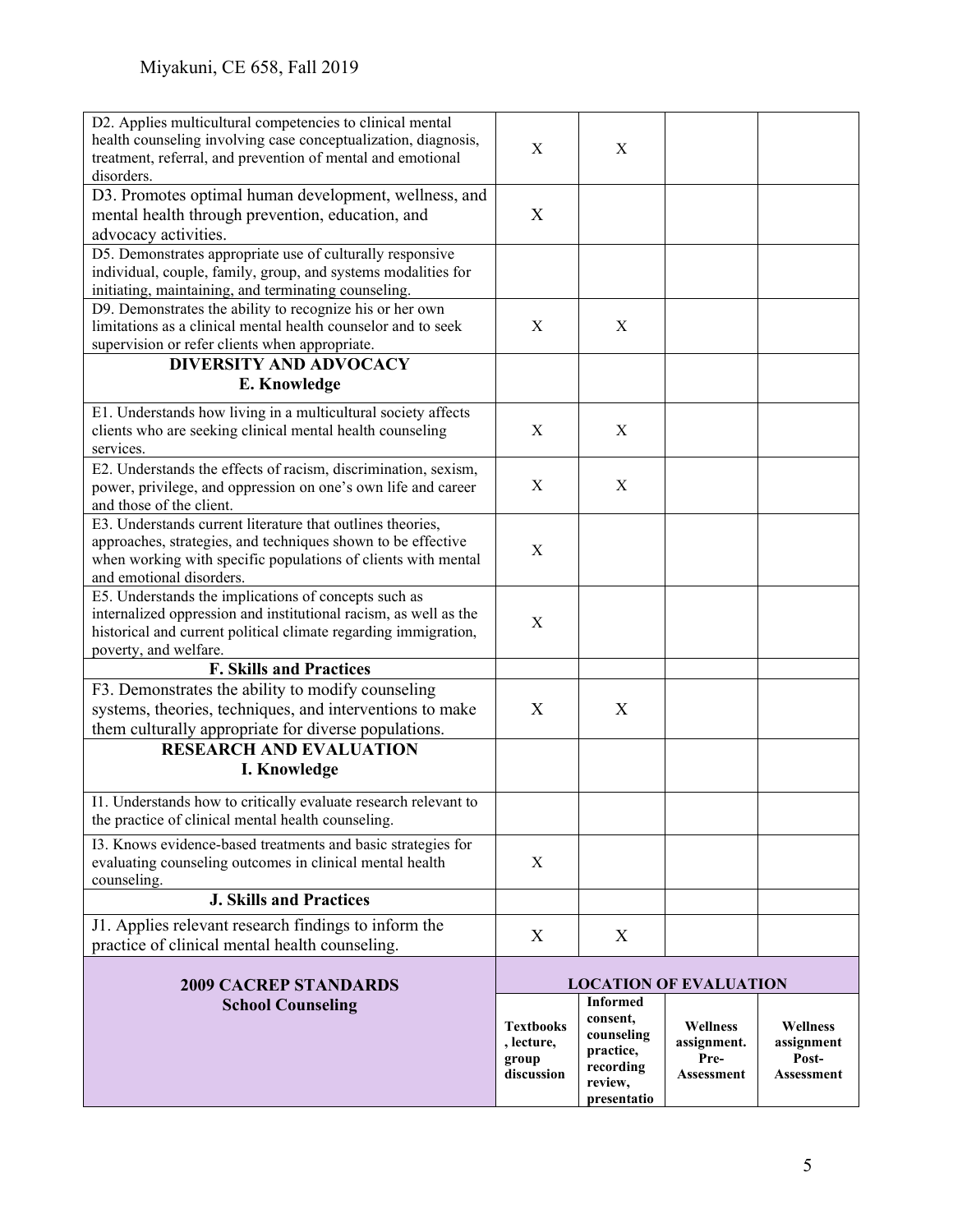|                                                                                                                                  |                  | $\mathbf n$ |   |   |
|----------------------------------------------------------------------------------------------------------------------------------|------------------|-------------|---|---|
|                                                                                                                                  |                  |             |   |   |
| <b>FOUNDATION</b>                                                                                                                |                  |             |   |   |
| <b>A. KNOWLEDGE</b>                                                                                                              |                  |             |   |   |
| A6. Understands the effects of (a) atypical growth and                                                                           |                  |             |   |   |
| development, (b) health and                                                                                                      |                  |             |   |   |
| wellness, (c) language, (d) ability level, (e) multicultural                                                                     | $\mathbf X$      |             | X | X |
| issues, and (f) factors of                                                                                                       |                  |             |   |   |
| resiliency on student learning and development                                                                                   |                  |             |   |   |
| <b>B. SKILLS AND PRACTICES</b>                                                                                                   |                  |             |   |   |
| B1. Demonstrates the ability to apply and adhere to                                                                              |                  |             |   |   |
| ethical and legal standards in school counseling.                                                                                | X                | X           |   |   |
| <b>COUNSELING, PREVENTION AND</b>                                                                                                |                  |             |   |   |
| <b>INTERVENTION</b>                                                                                                              |                  |             |   |   |
| C. Knowledge                                                                                                                     |                  |             |   |   |
| C1. Knows the theories and processes of effective counseling                                                                     |                  |             |   |   |
| and wellness programs for individual students and groups of                                                                      | X                | X           |   |   |
| students.<br>C3. Knows strategies for helping students identify strengths                                                        |                  |             |   |   |
| and cope with environmental and developmental problems.                                                                          | X                | X           | X | X |
|                                                                                                                                  |                  |             |   |   |
| <b>D. Skills and Practices</b>                                                                                                   |                  |             |   |   |
| D1. Demonstrates self-awareness, sensitivity to others, and the                                                                  |                  |             |   |   |
| skills needed to relate to diverse individuals, groups, and                                                                      | X                | X           | X | X |
| classrooms                                                                                                                       |                  |             |   |   |
| D2. Provides individual and group counseling and classroom<br>guidance to promote the academic, career, and personal/social      | $\boldsymbol{X}$ | X           |   |   |
| development of students.                                                                                                         |                  |             |   |   |
| D3. Designs and implements prevention and intervention                                                                           |                  |             |   |   |
| plans related to the effects of                                                                                                  |                  |             |   |   |
| (a) atypical growth and development, (b) health and                                                                              |                  |             |   |   |
| wellness, $(c)$ language, $(d)$                                                                                                  | X                |             |   |   |
| ability level, (e) multicultural issues, and (f) factors of                                                                      |                  |             |   |   |
| resiliency on student learning and development.                                                                                  |                  |             |   |   |
| D5. Demonstrates the ability to recognize his or her                                                                             |                  |             |   |   |
| limitations as a school counselor                                                                                                | X                | X           |   |   |
| and to seek supervision or refer clients when appropriate.                                                                       |                  |             |   |   |
| <b>DIVERSITY AND ADVOCACY</b>                                                                                                    |                  |             |   |   |
| E. Knowledge                                                                                                                     |                  |             |   |   |
| E1. Understands the cultural, ethical, economic, legal, and                                                                      |                  |             |   |   |
| political issues surrounding diversity, equity, and excellence in                                                                | X                |             |   |   |
| terms of student learning.                                                                                                       |                  |             |   |   |
| E2. Identifies community, environmental, and institutional<br>opportunities that enhance—as well as barriers that impede—        |                  |             |   |   |
| the academic, career, and personal/social development of                                                                         | X                | X           |   |   |
| students.                                                                                                                        |                  |             |   |   |
|                                                                                                                                  |                  |             |   |   |
| E4. Understands multicultural counseling issues, as well as the<br>impact of ability levels, stereotyping, family, socioeconomic | X                | X           |   |   |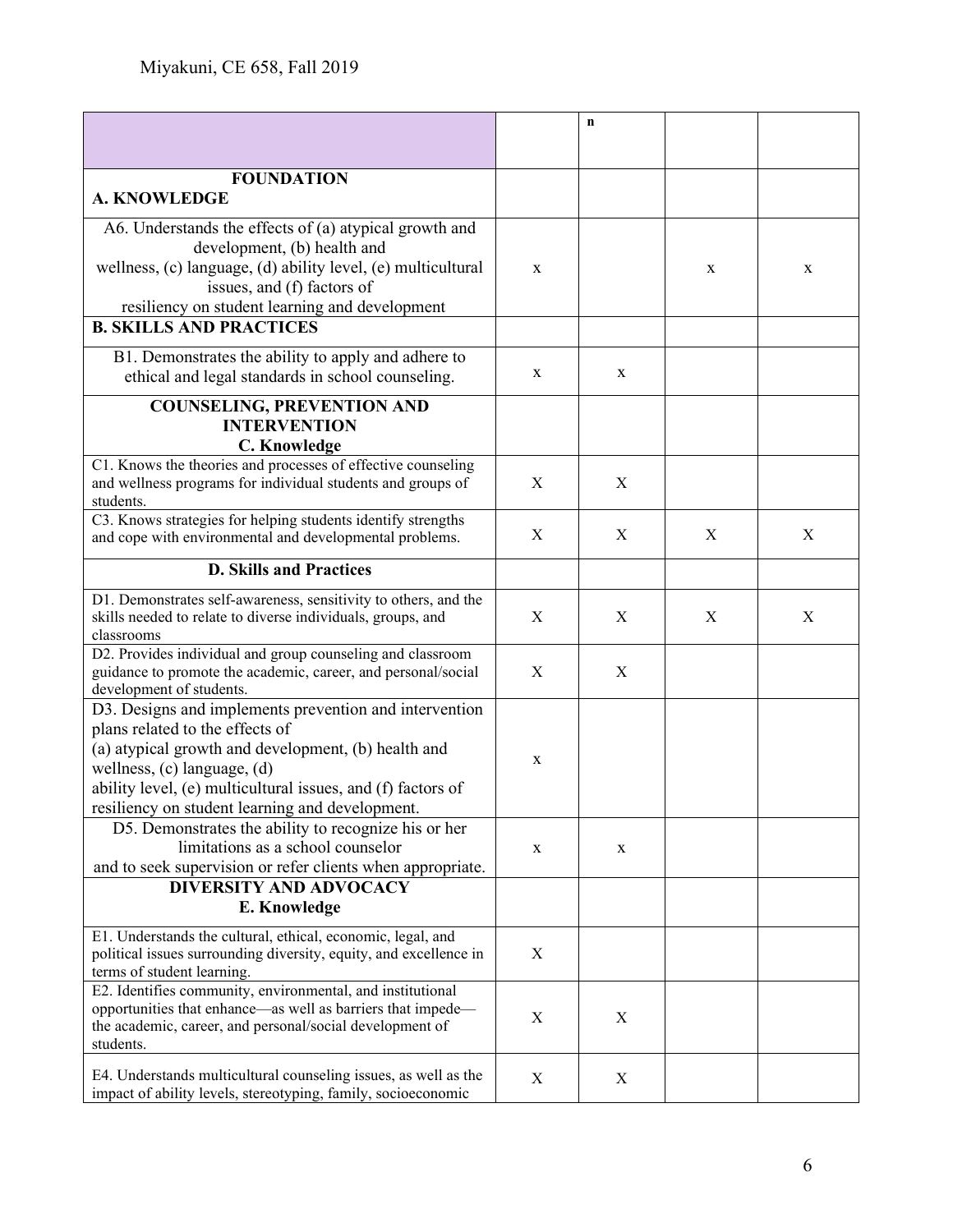| status, gender, and sexual identity, and their effects on student<br>achievement.                                        |   |   |  |
|--------------------------------------------------------------------------------------------------------------------------|---|---|--|
| <b>F. Skills and Practices</b>                                                                                           |   |   |  |
| F1. Demonstrates multicultural competencies in relation to                                                               |   |   |  |
| diversity, equity, and opportunity in student learning and                                                               | X | X |  |
| development.                                                                                                             |   |   |  |
| <b>ASSESSMENT</b>                                                                                                        |   |   |  |
| <b>H. Skills and Practices</b>                                                                                           |   |   |  |
| H1. Assesses and interprets students' strengths and needs,                                                               |   |   |  |
| recognizing uniqueness in cultures, languages, values,                                                                   | X |   |  |
| backgrounds, and abilities.                                                                                              |   |   |  |
| <b>RESEARCH AND EVALUATION</b><br>I. Knowledge                                                                           |   |   |  |
| I1. Understands how to critically evaluate research relevant to<br>the practice of school counseling.                    |   |   |  |
| I5. Understands the outcome research data and best practices<br>identified in the school counseling research literature. |   |   |  |
| <b>J. SKILLS AND PRACTICES</b>                                                                                           |   |   |  |
| J1. Applies relevant research findings to inform the                                                                     |   |   |  |
| practice of school counseling.                                                                                           |   |   |  |
|                                                                                                                          |   |   |  |

# **Course Requirements:**

# **MICROSKILL SPECIFIC TAPES**

Your audiotapes should be made with a partner from this class who becomes your "client". As you play "client", two options are: 1) use a real scenario from your history that is resolved and/or 2) use presenting issues from someone you know well. On occasion your instructor will ask you to share something "real" for the purpose of a taping assignment and you will use your own discretion about how much personal information you share.

You may use electronic devices that enable you to develop your transcript at a later time. Please ensure the following:

- 1. The microphone is working and voice can be heard distinctly (if session is not clearly audible, you will have a tough time completing your transcript).
- 2. DO NOT RUSH, even if tape runs past assignment time.

### **Instructions for Taping and Transcript**

*(1)* Assume your client has already signed a release for taping (and mention this) at the beginning of the session. *[Thank you for signing the permission to tape form, allowing me to tape this session. I will be transcribing our session for my instructor, who will give me feedback on my skills. I will destroy the tape as soon as I've*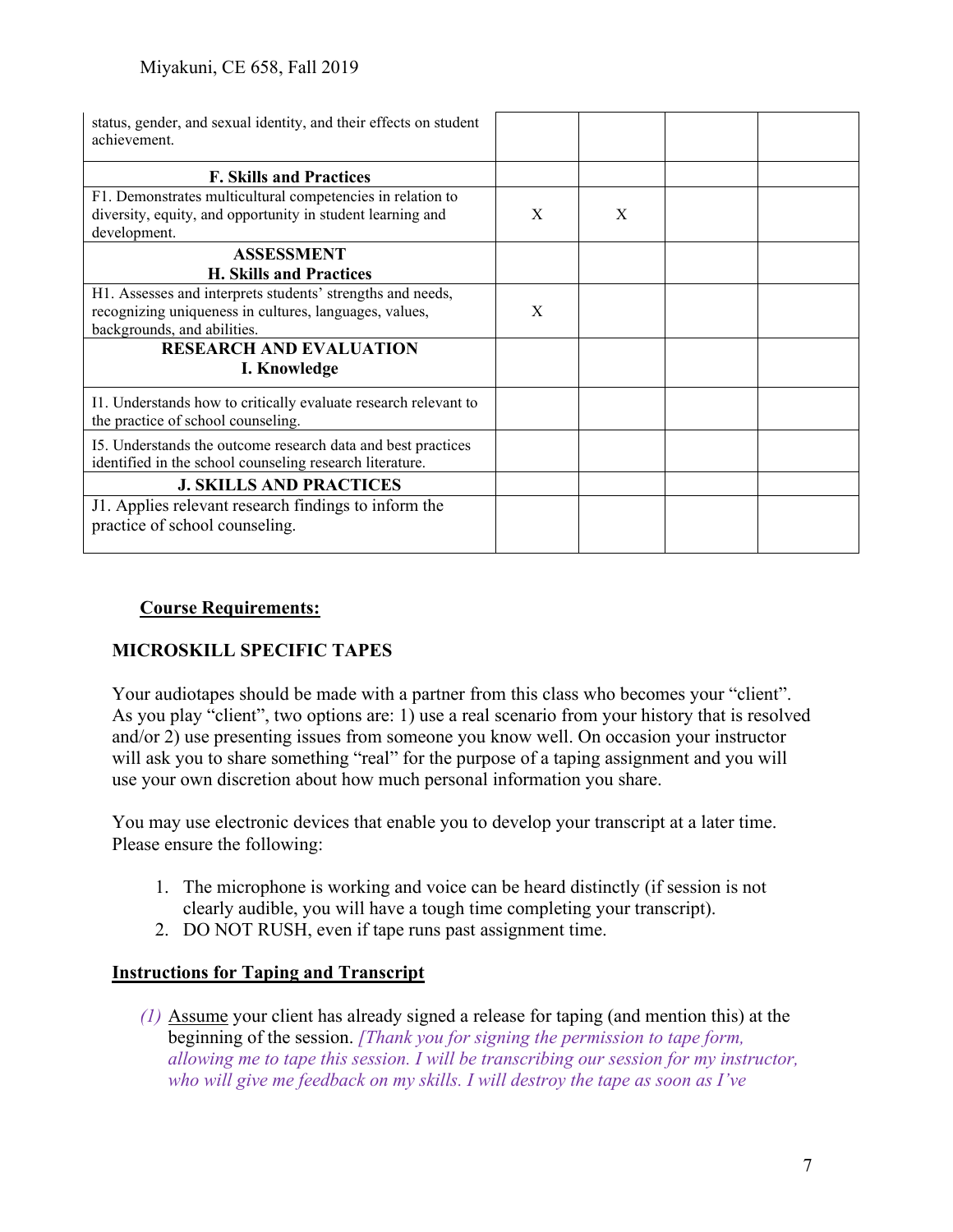*completed my transcription. In no place will your name be written on the transcript. If you want me to stop taping at any time, I will do so.]*

Assume your client has already signed the Informed Consent Form which outlines the following:

*[For non-minors: everything you say is confidential—kept between you, me and my supervisor—unless you tell me you intend to hurt yourself, or someone else; or if you tell me about abuse of a child, elderly person or vulnerable adult; If I hear something that needs to be reported at any time, I will let you know before I do so if at all possible.]*

*[For minors: everything you say is confidential—kept between you, me and my supervisor—unless you tell me you intend to hurt yourself, or someone else; or if you tell me about any abuse you are experiencing or have experienced, abuse of another child/adolescent, elderly person or vulnerable adult. I'm also mandated to tell your parents if you are doing anything that sounds harmful. Additionally, your parents have a legal right to review session notes and ask about our work together. I have explained to them that it is in your best interest if we keep stuff you tell me between us. If I hear something that needs to be reported at any time to your parents or to authorities, I will let you know before I do so when possible.]*

- (3) Structure appropriately as the session proceeds, according to the techniques you are using. Explain and give rationale where appropriate. If one skill doesn't work, try another.
- (4) When assigned, close with a final summary of the session and a discussion with the client about how his/her new knowledge/learning/skill will be carried over to "real life".

# **After Taping**

- (1) Make a transcript of the tape, using the TRANSCRIPT FORMAT and identify microskills;
- (2) Write one paragraph about your strengths, one paragraph about your areas needing improvement, and a final paragraph about your goals for the future sessions;

**Transcribe each tape according to the attached TRANSCRIPT FORMAT. Type on one side of the page only and type. No handwritten transcripts will be accepted. Please use Word.docx ONLY.** Please follow directions exactly.

Do **NOT** WRITE THE CLIENT'S NAME ANYWHERE ON THE TRANSCRIPT.

Keep **confidential** what is discussed in sessions.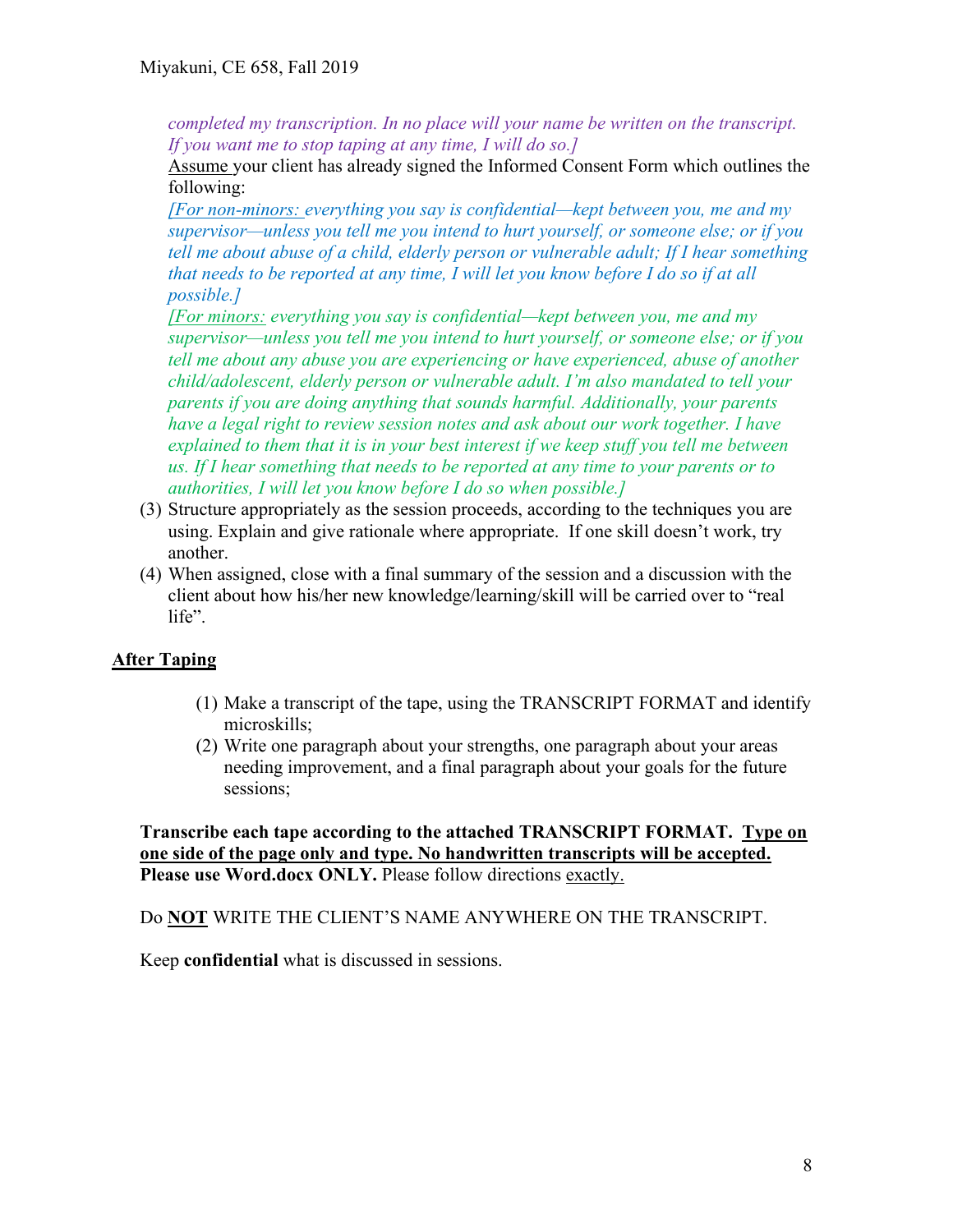# **TRANSCRIPT FORMAT TO BE FOLLOWED**

# **Tape #1**

# **August 28, 2018**

| <b>Statement</b>                                            | Skill/observation                  |
|-------------------------------------------------------------|------------------------------------|
| Cl #1: I'm just really confused about what to tell my       | looking down                       |
| mother about what really happened at the party. I           |                                    |
| mean I didn't mean to drink so much, but I did and          |                                    |
| then made a bad decision to have sex with that boy          |                                    |
| from school.                                                |                                    |
| <b>CO#1: Well,</b><br>you sound concerned and               | <b>RF</b>                          |
| angry with yourself and your decisions. I also hear that    |                                    |
| you feel shameful about your behavior at the party.         |                                    |
| Cl #2: I am, I really worry about what the other kids       | Crying                             |
| think about me now.                                         |                                    |
| CO#2: Tell me more about your worry.                        | Foc                                |
| Cl#3: I just don't know what kids will say, or what that    |                                    |
| boy will say about me. I don't want to be seen as the       |                                    |
| school slut.                                                |                                    |
| CO#3: You are worried that others will see you in a         | <b>RF &amp; Foc</b>                |
| certain way and I want to hear more about what you          |                                    |
| are most worried about.                                     |                                    |
| CL#4: I want so much to be able to do over the whole        |                                    |
| night, but I can't do that, so I just wish we would all     |                                    |
| forget about it. I wish I could forget about it.            |                                    |
| <b>CO#4: You should talk to him about what he is saying</b> | <b>Ugh! Advice!</b>                |
| about you.                                                  | <b>I</b> could have used RC        |
|                                                             | and said "If you could             |
|                                                             | re-do the whole night,             |
|                                                             | <mark>you would have made a</mark> |
|                                                             | different choice." "You            |
|                                                             | wish that you could re-            |
|                                                             | do that night. But it is           |
|                                                             | not possible, and you              |
|                                                             | wish everyone forgets              |
|                                                             | about that night." "If             |
|                                                             | you could change that              |
|                                                             | night, I would."                   |
| PS: Tell me more about the shame you feel right now.        | Foc                                |
| CL#5: I have had sex before, so that's not the big deal;    |                                    |
| it's just that he's a popular boy in school and might       |                                    |
| blab all over about what we did. I don't want everyone      |                                    |
| to know that I went all the way.                            |                                    |
| CO#6: You worry more about your reputation than             | <b>RF/Check out</b>                |
| what you actually did that night. I wonder if I'm           |                                    |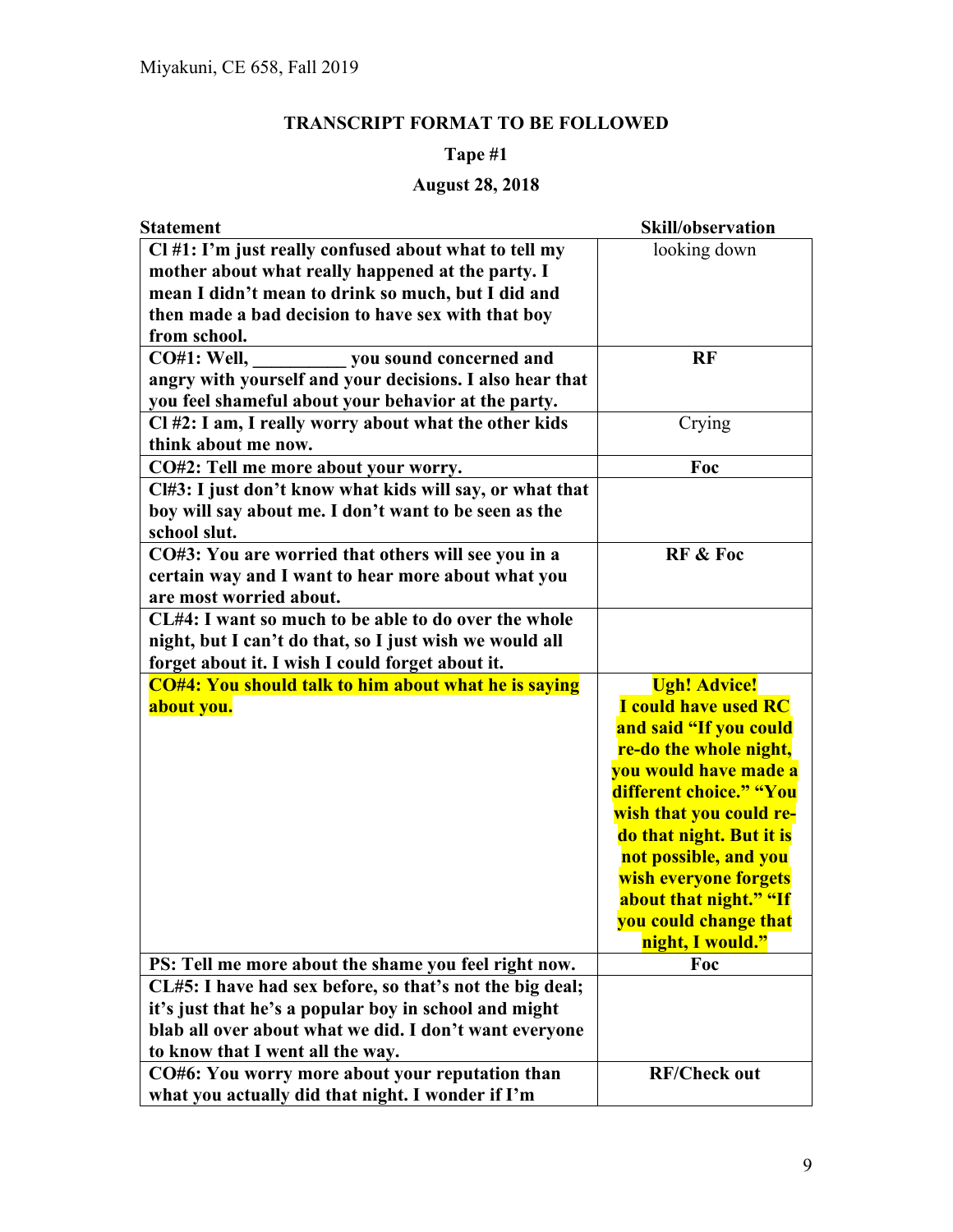# **hearing you correctly.**

# **Note: Preferred Statements are allowed on all tapes.**

# **Three paragraphs:**

Strengths Areas to Improve Goals for Next Tape/Practicum

# **Transcript Grading Rubric**

| <b>Points</b>      | 5 points               | 4 points               | 2-3 points             | 1 or fewer           |
|--------------------|------------------------|------------------------|------------------------|----------------------|
| <b>Possible</b>    |                        |                        |                        |                      |
| Demonstration      | Exemplary              | Above average          | Average transcript     | Tape does not        |
| of Theory          | transcript             | transcript             | illustrating skill(s). | illustrate skill(s). |
|                    | illustrating skill(s). | illustrating skill(s). |                        |                      |
| <b>Therapeutic</b> | Student                | Student                | <b>Student lacks</b>   | <b>Student lacks</b> |
| Presence           | demonstrates           | demonstrates           | empathy,               | empathy, poor        |
|                    | empathy,               | empathy, good          | demonstrates           | listening skills,    |
|                    | exemplary              | listening skills,      | marginal listening     | and no microskills.  |
|                    | listening skills,      | and some of the        | skills, and few        |                      |
|                    | and identified         | microskills            | microskills.           |                      |
|                    | microskills for that   | identified for that    |                        |                      |
|                    | day's lesson.          | day's lessons.         |                        |                      |
| Structure of       | Session is within      | Session is either      | Session is either      | Session is either    |
| <b>Session</b>     | appropriate time       | too long or too        | too long or too        | too long or too      |
|                    | $\lim$ its – not too   | short. Student         | short. Student         | short. Student       |
|                    | long or too short.     | maintains structure    | does not maintain      | does not maintain    |
|                    | Student introduces     | of session             | structure of           | structure of         |
|                    | client to session      | throughout.            | session                | session              |
|                    | and maintains          | Transcript is          | throughout.            | throughout.          |
|                    | structure of session   | mostly correct $-$     | Transcript has         | Transcript has       |
|                    | throughout.            | few errors - with      | several errors-        | several errors-      |
|                    | Transcript is          | weak statements        | with weak              | weak statements      |
|                    | completed              | replaced with          | statements             | are not replaced     |
|                    | correctly, with        | preferred              | replaced with          | with preferred       |
|                    | weak statements        | statements. Case       | preferred              | statements. Case     |
|                    | replaced with          | note is                | statements. Case       | note is              |
|                    | preferred              | professionally         | note is not well-      | incomplete.          |
|                    | statements. Case       | written, but           | written or             | Requirements not     |
|                    | note is                | formatting is not      | formatted              | met.                 |
|                    | professionally         | correct, or format     | correctly.             |                      |
|                    | written and            | is correct, but not    |                        |                      |
|                    | follows case note      | well-written.          |                        |                      |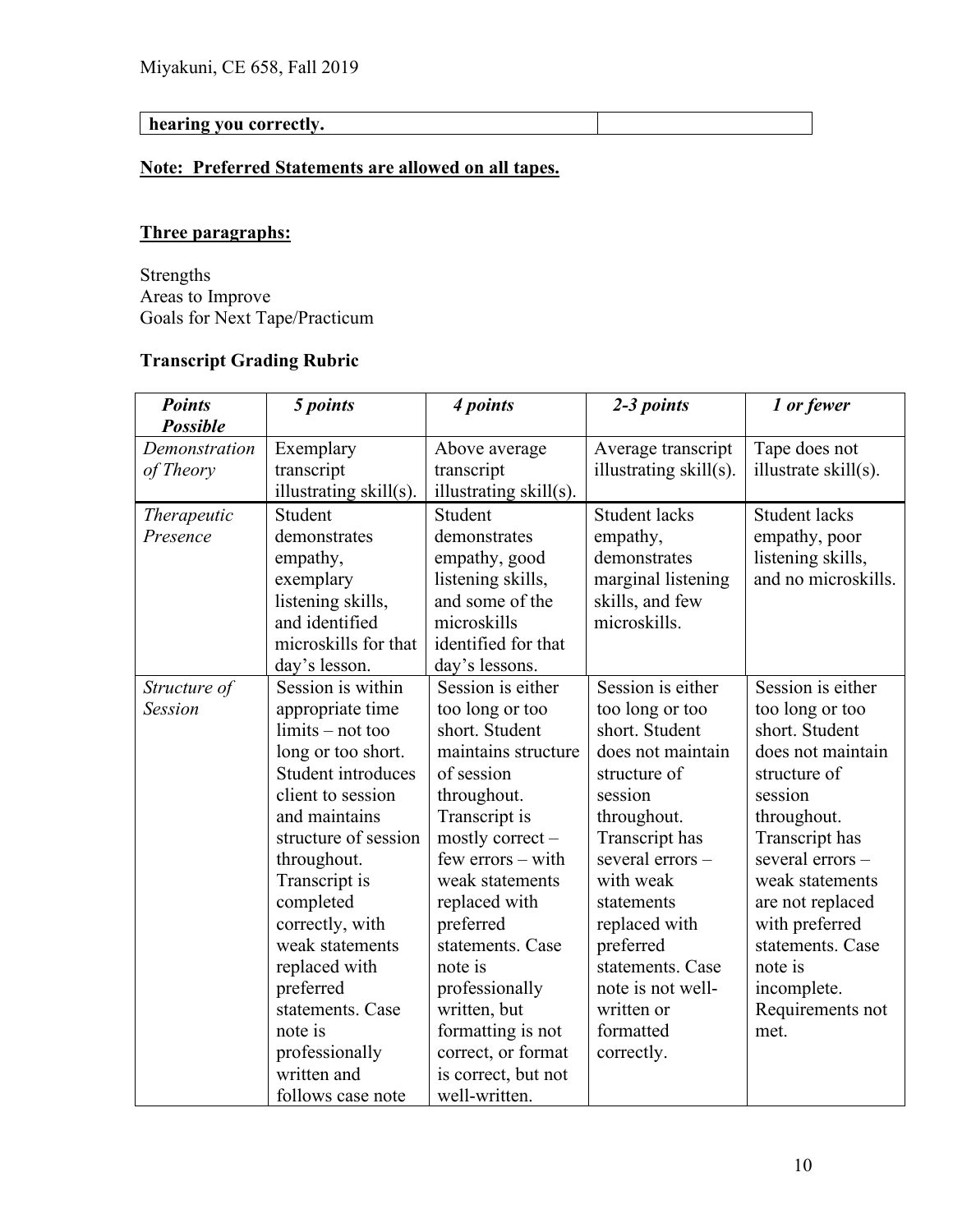#### **Wellness Plan Assignment**

Students will create 3-5 wellness goals to engage during the semester. A Wellness Plan will be submitted during the second week of the semester. A Wellness Report will be submitted at the end of the semester and should include a description about the successes and failures to meet goals, along with plans for the future. A grade of "P" for this assignment will be assigned if the following rubric criteria are met (5 points earned).

| Criteria                         | Wellness Plan Assignment "P"<br>(Pass)                                                      | Wellness Plan Assignment NC (No<br>Credit)                     |
|----------------------------------|---------------------------------------------------------------------------------------------|----------------------------------------------------------------|
| Goal setting                     | Student developed 3 to 5 wellness<br>goals that are specific, measurable,<br>and realistic. | Student's goals are not specific,<br>measurable, or realistic. |
|                                  |                                                                                             | By midterm, Student did not make                               |
|                                  | By midterm, Student developed<br>alternate goals if original goals were<br>not realistic.   | alternate goals if original goals were<br>not realistic.       |
|                                  |                                                                                             | $0$ point                                                      |
|                                  | 1 point                                                                                     |                                                                |
| Reflection on                    | Student demonstrated sincere                                                                | Student demonstrated minimal                                   |
| commitment to                    | attempts to follow plan.                                                                    | attempts to follow plan.                                       |
| personal plan<br>for well-being. | 1 point                                                                                     | $0$ point                                                      |
| Monitoring                       | Student demonstrated evidence of                                                            | Student demonstrated no evidence of                            |
| effort and                       | tracking/monitoring "effort" and                                                            | tracking/monitoring "effort" and                               |
| progress                         | progress throughout Wellness Plan                                                           | progress throughout Wellness Plan                              |
|                                  | project process.                                                                            | project process.                                               |
|                                  |                                                                                             |                                                                |
|                                  | 1 point                                                                                     | $0$ point                                                      |
| Connection                       | Student connected to personal                                                               | Student made little connection to                              |
| reflection                       | experience/learning and made                                                                | personal experience/learning. There                            |
|                                  | comments on changes and/or                                                                  | is little changes and/or personal and                          |
|                                  | personal and professional growth in                                                         | professional growth in thinking and                            |
|                                  | thinking and understanding of self.                                                         | understanding of self.                                         |
|                                  | 2 points                                                                                    |                                                                |
|                                  |                                                                                             | $0$ point                                                      |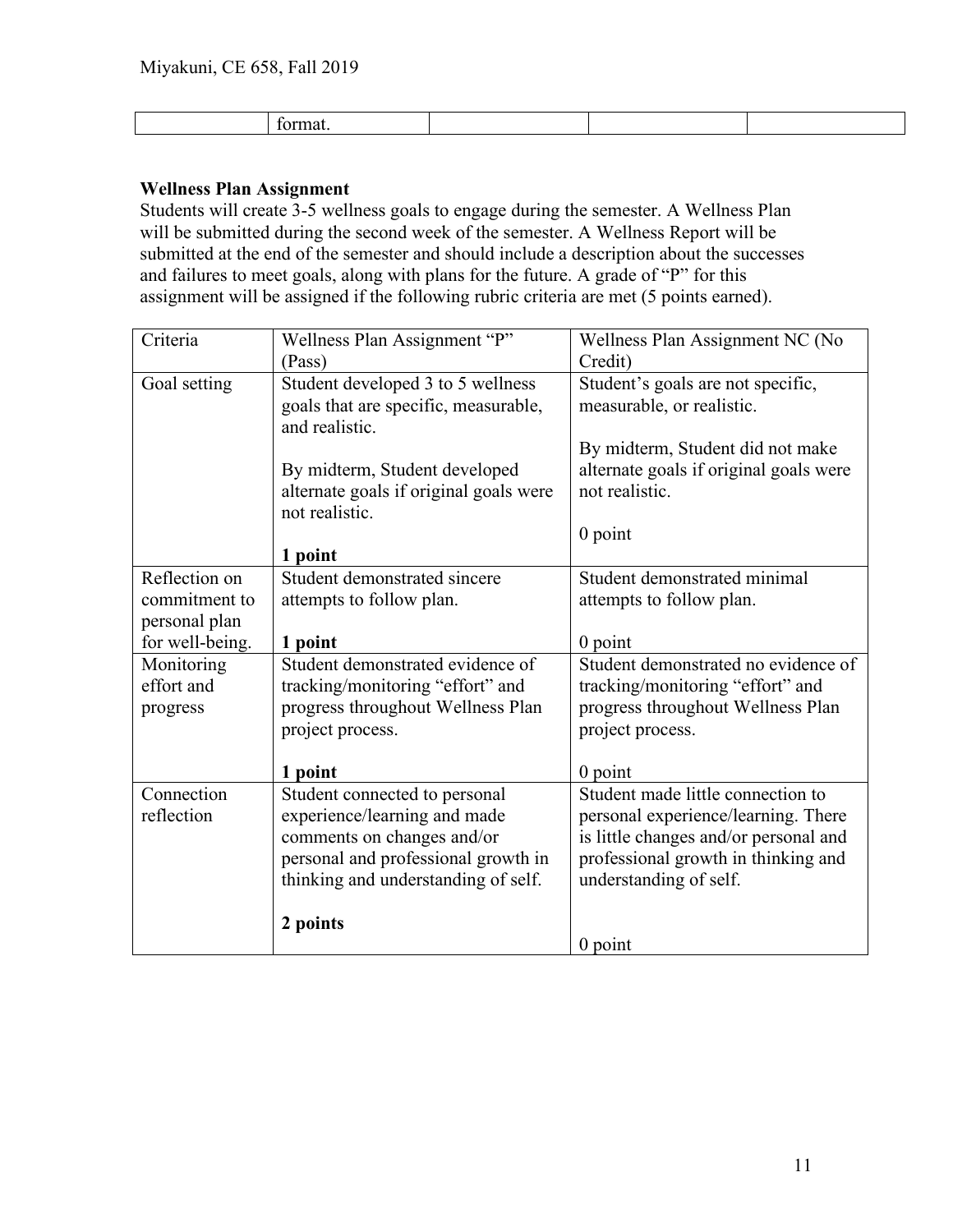## **Course Outline and Tentative Schedule**

**Aug 27:** Chapter 1, Introductions, syllabus, overview of skills (p. 11), empathy vs sympathy (p. 15), RESPECT (p. 18), multiculturalism; skills: questions/no questions, RC, RF, Foc make first tape

| CACREP Standards, CMHC: A1, A2, A4, A5, B1, C9, D9 |
|----------------------------------------------------|
| $\vert$ CACREP Standards, SC: A6, C3               |

**Sept 3:** Chapter 2, Wellness Assessment and Plan, attending (pp. 66-68), ethical practice (confidentiality and competence), informed consent, multicultural competence, Wellness Assessment; skills: RC, RF, Foc with client scenario based on RESPECT identity, make tape, **Transcript 1 Due**

| CACREP Standards, CMHC: A2, A3, B1, C9, D3, D9 |
|------------------------------------------------|
| CACREP Standards, SC: A6, C1, C3               |

**Sept 10:** Chapter 3, **Wellness Assessment and Plan due** to D2L dropbox; attending behaviors, verbal tracking and goal setting vs letting client tangent; skills: RC, RF, Foc, Enc, make tape, **Transcript 2 Due**

| CACREP Standards, CMHC: B1, C9, D3, D9   |
|------------------------------------------|
| CACREP Standards, SC: A6, B1, C1, C3, E4 |

**Sept 17:** Chapter 4, nonverbal behaviors, client observation, key words, concrete vs abstract, discrepancies; skills: RC, RF, Foc, Enc, CO, make tape, **Transcript 3 Due**

| CACREP Standards, CMHC: B1, C9, D9, E5 |
|----------------------------------------|
| CACREP Standards, SC: B1, E4           |

**Sept 24:** Chapter 5, questions, client observation, identifying strengths and cultural values; skills: RC, RF, OQ, Foc, Enc, CO, make tape, **Transcript 4 Due**

| CACREP Standards, CMHC: B1, C8, C9, D9, F3 |  |
|--------------------------------------------|--|
| CACREP Standards, SC: B1, E4               |  |

**Oct 1:** Chapter 6, reassurance, using one's own perspective, appropriate encouraging skills, RC and summary; skills: opening summary, RC, RF, Foc, Enc, CO, final summary, make tape, **Transcript 5 Due**

CACREP Standards, CMHC: B1, C8, C9, D9, E1, F3 CACREP Standards, SC: B1, E4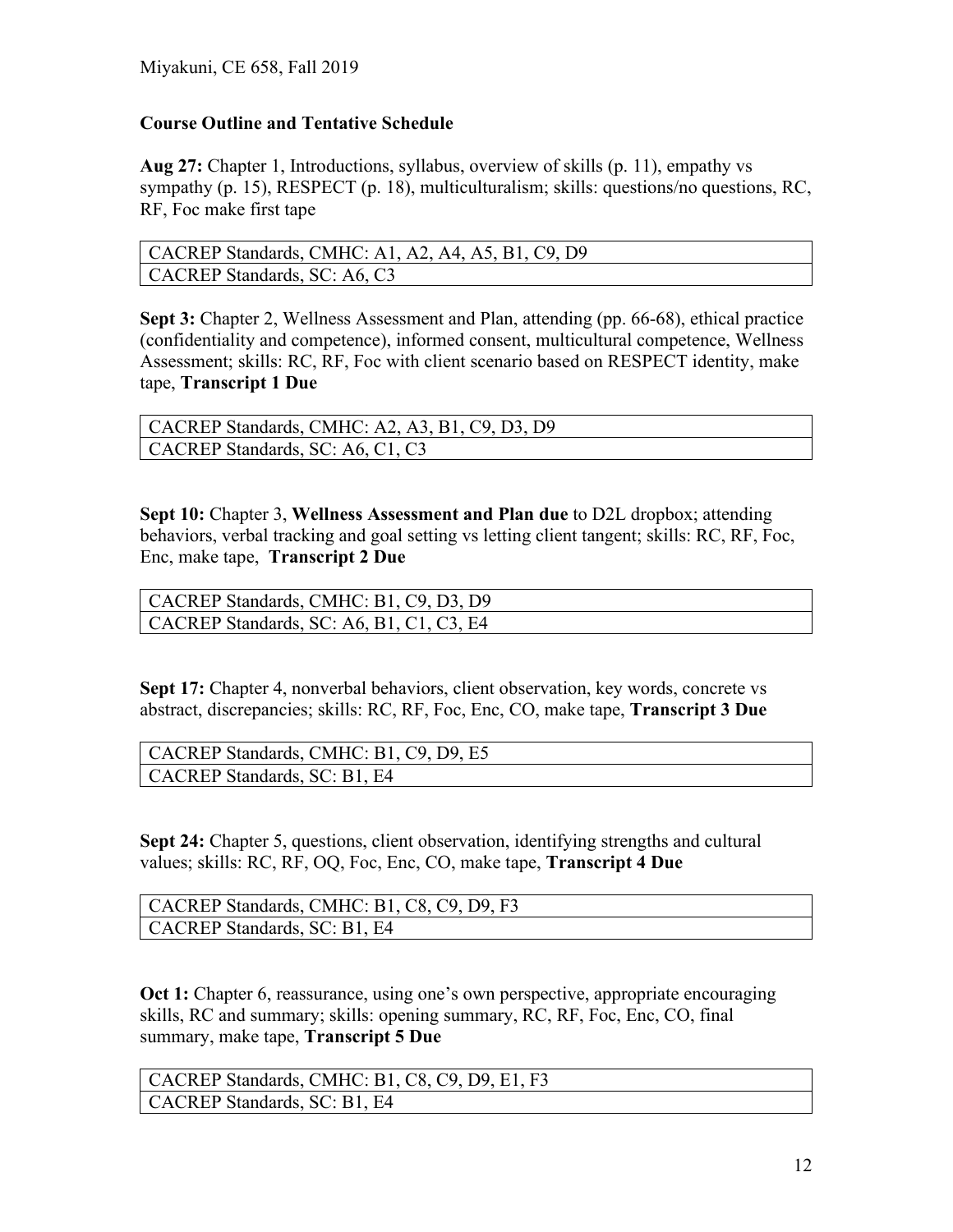**Oct 8:** Chapter 7, Reflection of Feeling, facilitating more or less emotion in a session; skills: opening summary, RC, RF, Foc, Enc, CO, final summary, make tape, **Transcript 6 Due**

CACREP Standards, CMHC: B1, C8, C9, D9, E1, F3 CACREP Standards, SC: B1, E4

**\*\*Oct 15:** Chapter 8, Check in on Wellness Plan, 5 Stage Counseling session; skills: opening summary, RC, RF, Foc, Enc, CO, final summary, make tape, **Transcript 7 Due**

| CACREP Standards, CMHC: A6, B1, C9, D9, F3 |  |
|--------------------------------------------|--|
| CACREP Standards, SC: B1, D1, E4           |  |

**Oct 22:** Chapter 10, Caring Confrontation; Reflection of Meaning and Interpretation; Skills: opening summary, goal setting, RC, RF, Foc, Enc, CO, CC, final summary, make tape, **Transcript 8 Due**

| CACREP Standards, CMHC: B1, C8, C9, D9, F3 |
|--------------------------------------------|
| CACREP Standards, SC: B1, C3, D1, E4       |

**Oct 29:** Chapter 11, Reflection of Meaning and Interpretation; Skills: opening summary, goal setting, RC, RF, Foc, Enc, CO, CC, RM, EM, final summary, make tape, **Transcript 9 Due**

| CACREP Standards, CMHC: B1, C9, D9, E1, F3       |
|--------------------------------------------------|
| CACREP Standards, SC: B1, C3, D3, D5, E1, E2, E4 |

**Nov 5:** Check-in, review and practice selected skills to date*.* Bring specific questions and practice concerns to class to explore. Self-select skills to emphasize this week. **Transcript 10 Due**

| CACREP Standards, CMHC: B1, C9, D9, E1, F3               |
|----------------------------------------------------------|
| $\vert$ CACREP Standards, SC: B1, C3, D3, D5, E1, E2, E4 |

**Nov 12:** Chapter 12, Self-Disclosure and appropriate feedback; Skills: opening summary, goal setting, RC, RF, Foc, Enc, CO, CC, RM, EM, final summary, make tape, **Transcript 11 Due**

| CACREP Standards, CMHC: B1, C9, D1, D2, D9                   |
|--------------------------------------------------------------|
| $\vert$ CACREP Standards, SC: B1, C3, D5, E1, E2, E4, F1, H1 |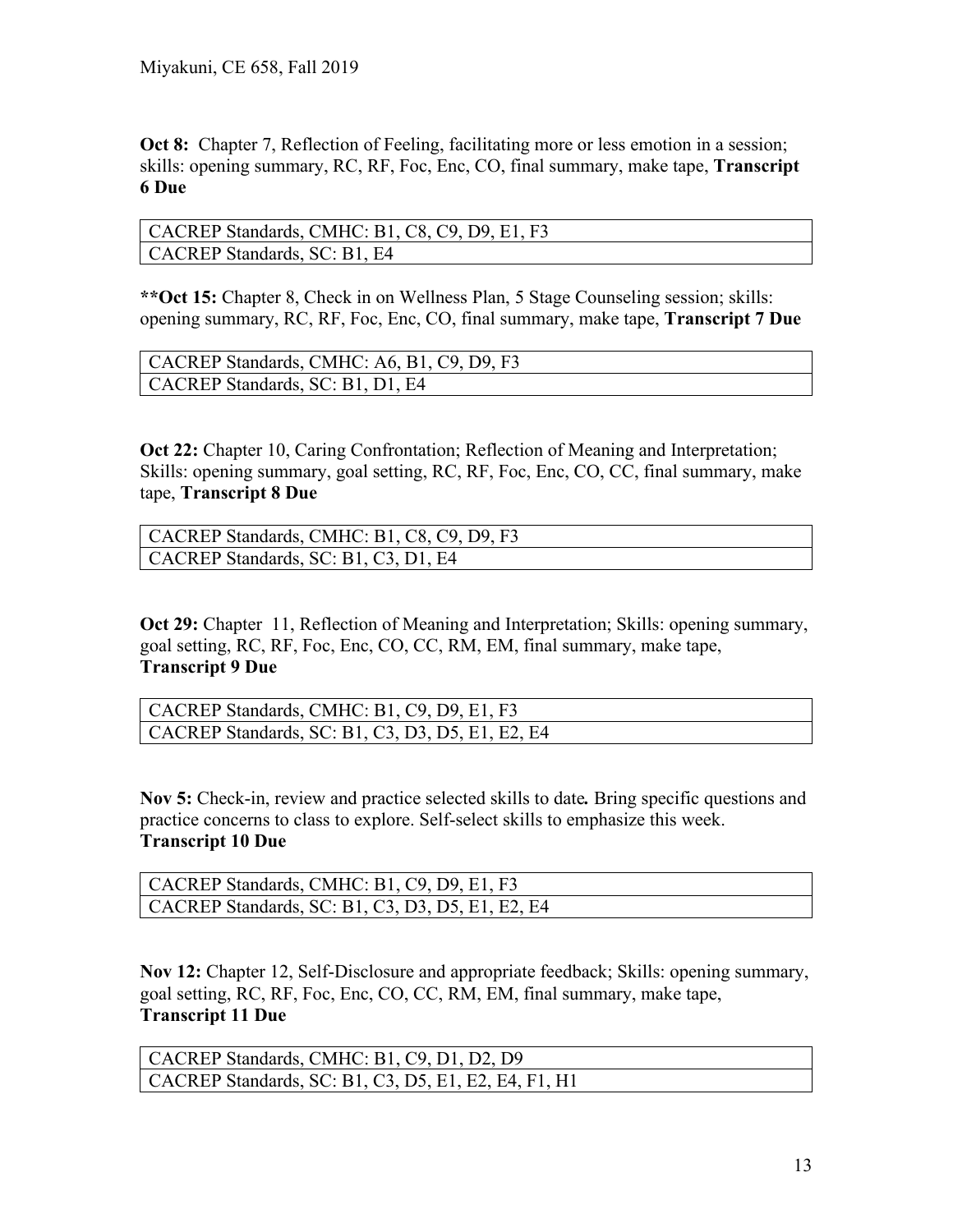**Nov 19:** Chapter 13, Concrete skills and Cognitive Behavioral Theory, Skills: opening summary, goal setting, RC, RF, Foc, Enc, CO, CC, RM, EM, final summary, make tape, **Transcript 12 Due**

| CACREP Standards, CMHC: B1, C9, D1, D2, D9           |  |
|------------------------------------------------------|--|
| $\vert$ CACREP Standards, SC: B1, C3, D5, E4, F1, H1 |  |

**Nov 26:** Chapter 14, Skill integration, planning a session, Skills: opening summary, goal setting, RC, RF, Foc, Enc, CO, CC, RM, EM, final summary, make tape, **Transcript 13 Due**

| CACREP Standards, CMHC: B1, C9, D9                   |  |
|------------------------------------------------------|--|
| $\vert$ CACREP Standards, SC: B1, C3, D5, E4, F1, H1 |  |

**Dec 3**: Chapter 15, microskills and Five-Stage Sessions, Skills: opening summary, goal setting, RC, RF, Foc, Enc, CO, CC, RM, EM, final summary, Check in on Wellness Plan, **Wellness Report Due,** PRACTICE IN CLASS, NO TAPE THIS WEEK **Transcript 14 Due**

| CACREP Standards, CMHC: B1, C9, D9, E1, F3, I3, J1 |
|----------------------------------------------------|
| CACREP Standards, SC: B1, C3, D5, E4, F1, H1       |

### **Commitment to Inclusive Excellence**

WSU recognizes that our individual differences can deepen our understanding of one another and the world around us, rather than divide us. In this class, people of all ethnicities, genders and gender identities, religions, ages, sexual orientations, dis/abilities, socioeconomic backgrounds, regions, and nationalities are strongly encouraged to share their rich array of perspectives and experiences. If you feel your differences may in some way isolate you from WSU's community or if you have a need of any specific accommodations, please speak with the instructor early in the semester about your concerns and what we can do together to help you become an active and engaged member of our class and community.

### Campus Resources

- Student Support Services, Krueger Library 219, 457-5465 [\(www.winona.edu/studentsupportservices/\)](http://www.winona.edu/studentsupportservices/)
- Inclusion and Diversity Office, Kryzsko Commons Room 236, 457-5595 [\(www.winona.edu/inclusion-diversity/\)](http://www.winona.edu/inclusion-diversity/)
- Access Services (formerly Disability Services), Maxwell 314, 457-5878 [\(www.winona.edu/disabilityservices/\)](http://www.winona.edu/disabilityservices/)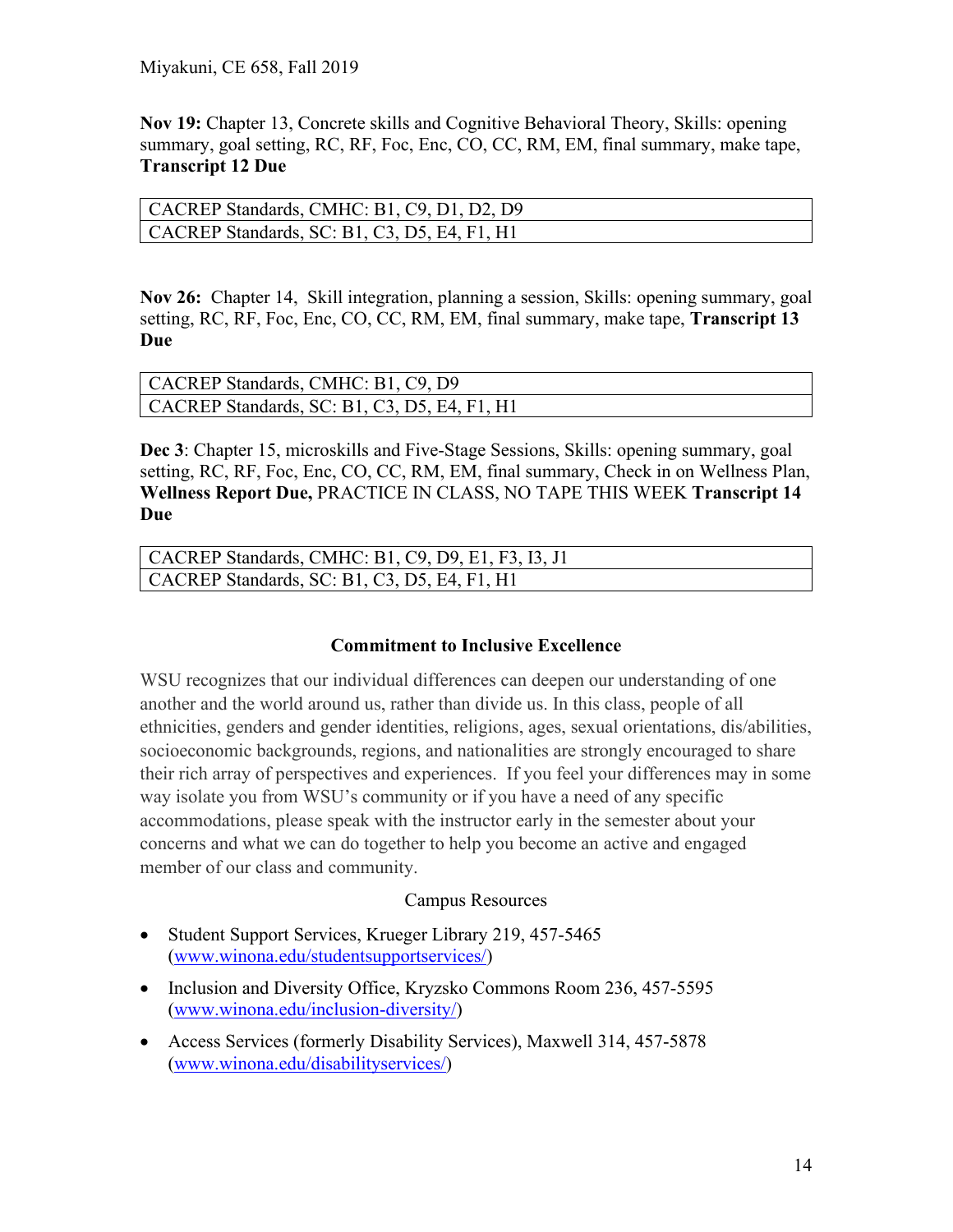- Counseling and Wellness Services, Integrated Wellness Complex 222, 457-5330 [\(www.winona.edu/counselingcenter/\)](http://www.winona.edu/counselingcenter/)
- GLBTA Advocate, contact Counseling and Wellness Services for name and number of the current Advocate
- Tutoring Services, Krueger Library 220, 457-5680 [\(http://www.winona.edu/tutoring/\)](http://www.winona.edu/tutoring/)
- Writing Center, Minné Hall 348, 457-5505 [\(www.winona.edu/writingcenter/\)](http://www.winona.edu/writingcenter/)
- Math Achievement Center, Tau 313, 457-5370 [\(http://www.winona.edu/mathematics/mac/\)](http://www.winona.edu/mathematics/mac/)
- Advising Services Warrior Success Center, Maxwell 314, 457-5878 [\(www.winona.edu/advising/\)](http://www.winona.edu/advising/))

### **STUDENT NOTICES**

**Confidentiality and Ethics Information:** Students are bound by the 2014 *[ACA Code of](http://www.counseling.org/Resources/aca-code-of-ethics.pdf)  [Ethical Ethics](http://www.counseling.org/Resources/aca-code-of-ethics.pdf)* and/or [2010 ASCA Ethical Standards for School Counselors](http://www.schoolcounselor.org/asca/media/asca/Resource%20Center/Legal%20and%20Ethical%20Issues/Sample%20Documents/EthicalStandards2010.pdf) to abide by confidentiality with respect to any material or issues brought forth by any members of the class during any role-playing or practice interview sessions conducted throughout any portions of this class. Students must seek verbal as well as written permission of the student client before conducting taped interviews. You will also have to keep recordings confidential. Violation of confidentiality is subject to its consequences such as a reprimand and NC for an assignment or the entire course.

Students have the right and personal responsibility to only share or disclose issues and information with which they feel comfortable. If at any time during the interview a student feels discomfort or is unable to continue, he or she can request the right to stop the videotape or not engage in the role-played session. However, if a student finds him or herself very uncomfortable with the nature and activities required by this course as well as the counseling practice and issues one must face, he or she may prefer to drop this course. When selecting a partner with whom to conduct the interviews, it is best to choose someone you do not know.

**Confidentiality Notice:** As a reminder, all information concerning clients, supervisees, and classmates must be kept confidential. Confidentiality is a crucial element in the counseling profession and should also be upheld with clients, supervisees, and peers. Any discussion should be conducted in such a manner that persons are protected by the limits of confidentiality. Confidentiality will be broken if there is evidence that you have been or pose a potential danger to others or if you break ethical or legal standards as established by the Counseling Profession. Professional services may be recommended in such cases. Be sure to respect confidentiality outside the class. Do not discuss classmates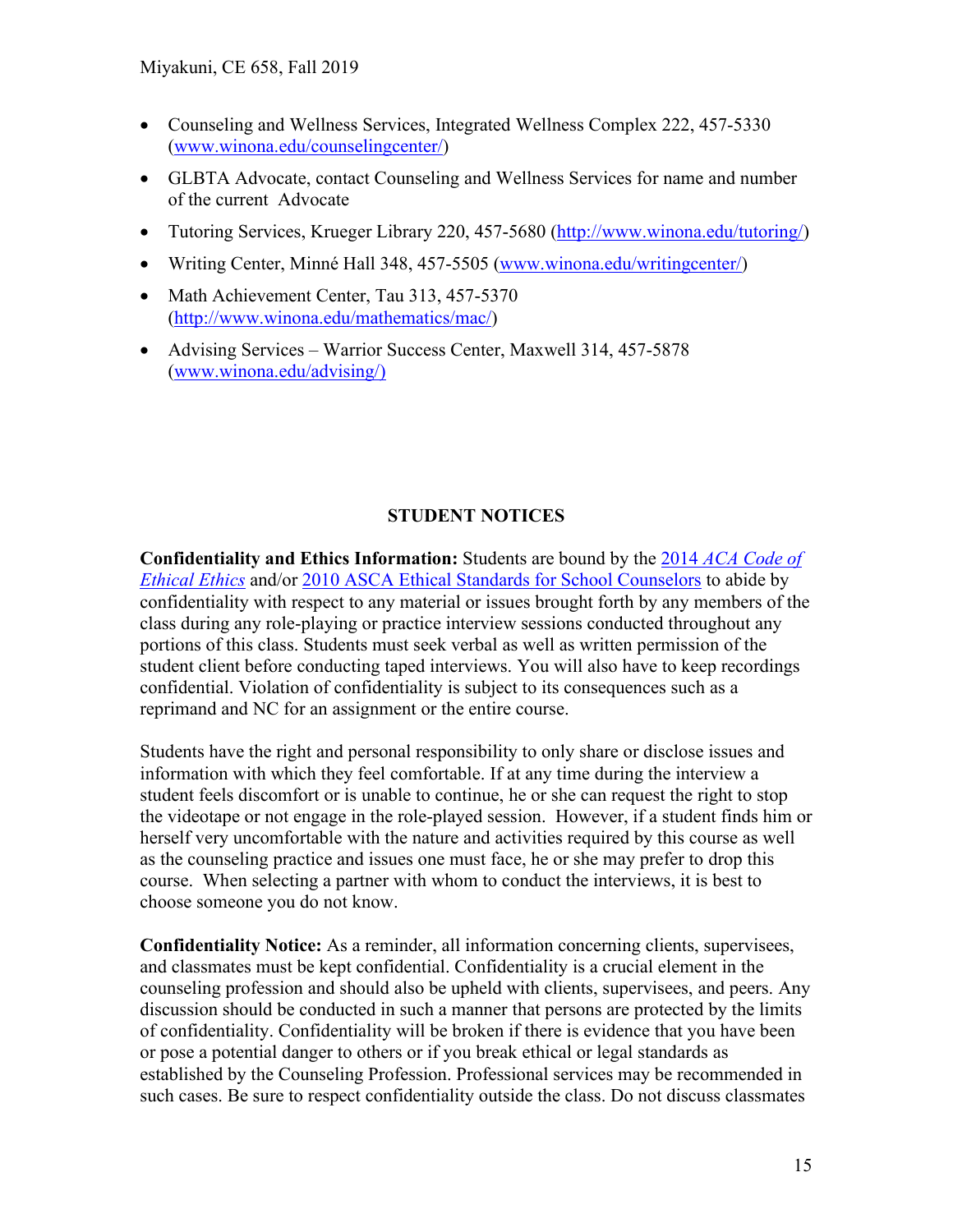in public places where your conversation could be overheard. Do not discuss your classmates with persons outside the class such as spouses, family members, friends, etc.

**Electronic Device Notice:** As a matter of courtesy to your classmates and the instructor, please turn off your beepers, cell phones, and any other electronic devices that make any noise. The phones are allowed for use only during breaks or for emergencies. Computers may not be brought to the classroom without prior permission of the instructor. Even with the permission, the use of a computer is for the in-class learning.

**Recording Policy:** Excluding students with a documented disability, and other than the taping of counseling demonstration sessions, the use of electronic recording devices in class are prohibited without prior permission of the instructor. Also, the recording of clinical material is prohibited to all students.

**Class Visitor Policy:** Due to the clinical nature of this course, visitors of any age are not allowed without the instructor's prior approval.

### **University Expectations and Resources:**

Students in this course are expected to abide by the provisions of Minnesota State, Winona State, and Department policies, procedures, and guidelines. Should a student's academic or other conduct warrant action, the faculty and University will abide by the principles of due process in addressing this matter in a manner consistent with any applicable policy, procedure, or guideline.

Academic Integrity:The collegiate policy on plagiarism and cheating is outlined in the Student Handbook. It is your responsibility to be aware of this policy. You can also find it online at: [http://www.winona.edu/sld/academicintegrity.asp.](http://www.winona.edu/sld/academicintegrity.asp)

Accommodations: According to Section 504 of the Rehabilitation Act of 1973, students with disabilities have the right to receive necessary reasonable accommodations and support services to allow equal access at Winona State University. If you have a disability that requires accommodations, you are eligible for support through access services, found at [http://www.winona.edu/accessservices/gettingstarted.asp.](http://www.winona.edu/accessservices/gettingstarted.asp)

Commitment To Inclusive Excellence: WSU recognizes that our individual differences can deepen our understanding of one another and the world around us, rather than divide us. In this class, people of all ethnicities, genders and gender identities, religions, ages, sexual orientations, disabilities, socioeconomic backgrounds, regions, and nationalities are strongly encouraged to share their rich array of perspectives and experiences. If you feel your differences may in some way isolate you from WSU's community or if you have a need of any specific accommodations, please speak with the instructor early in the semester about your concerns and what we can do together to help you become an active and engaged member of our class and community. Campus resources for students: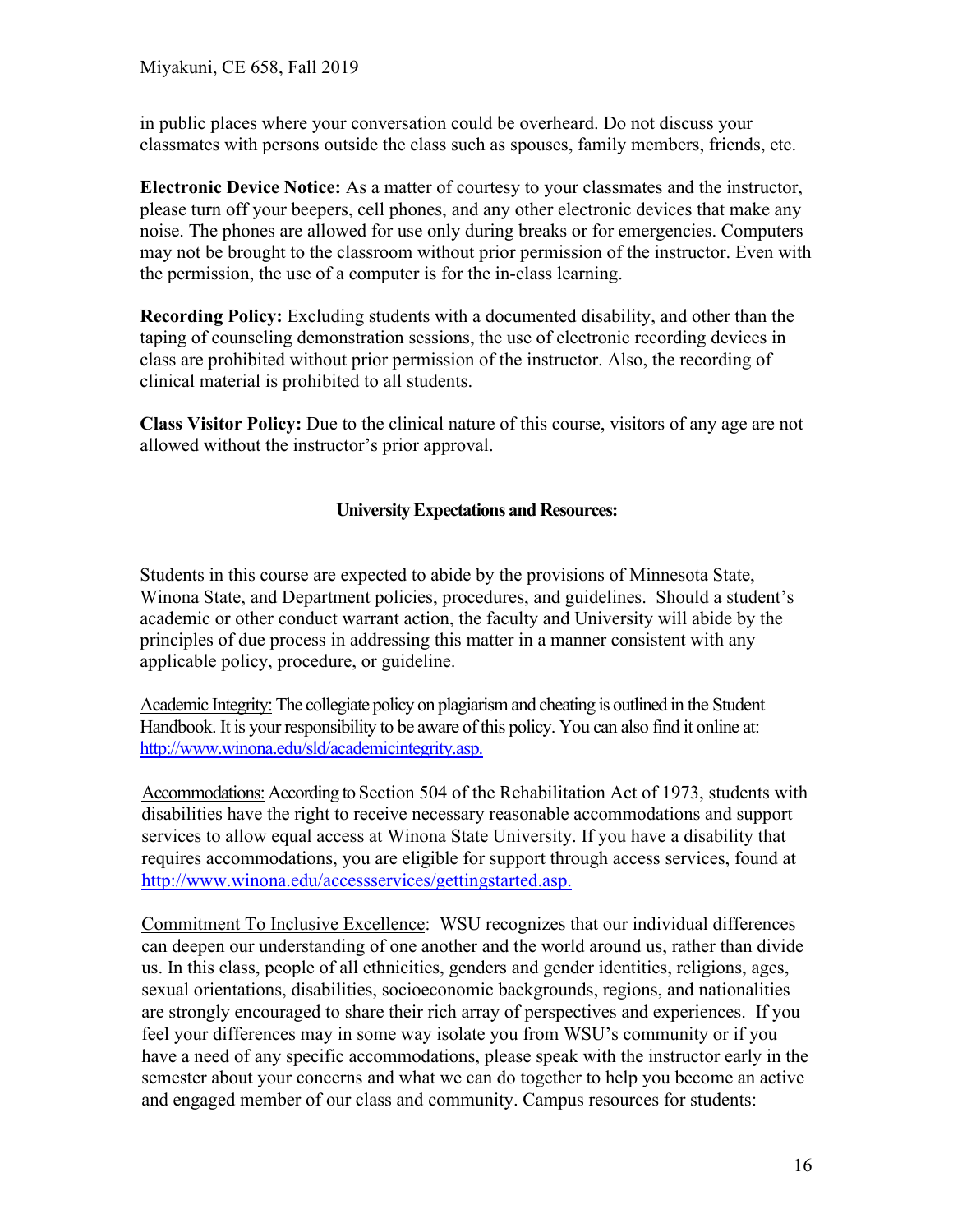[http://www.winona.edu/diversity/estatement.asp.](http://www.winona.edu/diversity/estatement.asp)

# **Graduate Student Resources:**

General Information: Academic calendar, forms and other procedures for graduate students can be found at<http://www.winona.edu/gradstudies/currentstudents.asp>

Campus resource: The KEAP Diversity Resource Center, located in Kryzsko Commons 162, offers an inclusive space for diverse people and organizations and is open to the campus from Monday-Thursday 8 a.m.-9 p.m. and Friday from 8 a.m.-4:30 p.m.

WSU-Rochester Student & Campus Services, UCR Room SS128, 285-7100, [\(www.winona.edu/rochester/\)](http://www.winona.edu/rochester/) :

- RCTC Counseling Center, UCR Room SS133; 285-7260 [\(www.rctc.edu/counseling\\_career\\_center/](http://www.rctc.edu/counseling_career_center/))
- UCR Learning Center, UCR Room AT306; 285-7182

Counseling Services : Graduate school can be very stressful. Counselors are available in Winona and through partnership with RCTC on the UCR campus to help you with a wide range of difficulties. WSU counselors in Winona are located in the Integrated Wellness Complex 222 and they can be reached at 457-5330. The RCTC Counseling Center is located in SS 133 and can be reached at 285-7260.

Other Support Services: WSU-Rochester Student & Campus Services Office and the WSU Inclusion and Diversity Office are dedicated to helping students of all races, ethnicities, economic backgrounds, nationalities, and sexual orientations. They offer tutoring and a wide range of other resources. The WSU-R Student & Campus Services Office is located in Room SS128 on the UCR campus and can be reached at 285-7100. The WSU Inclusion and Diversity Office is in Kryzsko Commons Room 122, and they can be reached at 457-5595. Information about the *KEAP Center*, dedicated to supporting diversity on campus, can be found here: http://www.winona.edu/diversity/22.asp.

- *UCR Learning Center - Rochester* For help with writing and the development of papers on the WSU-Rochester campus, contact personnel in AT306 or call 285-7182.
- College writing can be a demanding mix of academic language, research knowledge, argument and personal expression. The friendly, talented staff of the WSU WritingCenter is waiting to help students discover solutions to their writing needs. Located in **Minne 348**, the Writing Center offers free, individualized instruction in all forms and disciplines during any stage of writing, reading or research.
- You can make an [appointment](https://nam02.safelinks.protection.outlook.com/?url=https%3A%2F%2Ftutortrac.winona.edu%2FTracWeb40%2FDefault.html&data=02%7C01%7Crieko.miyakuni%40winona.edu%7Cbf9f70f43fed4cab718608d7267533aa%7C5011c7c60ab446ab9ef4fae74a921a7f%7C0%7C0%7C637020157438132294&sdata=FvaxpyiO8vfwisQ6yn9Azmp4AVIHuDhSuGOL1Frr8l8%3D&reserved=0) for the WritingCenter on our homepage. The Writing Center prioritizes appointments, but walk-ins are welcome. Please call us at 457-5505 for more information.